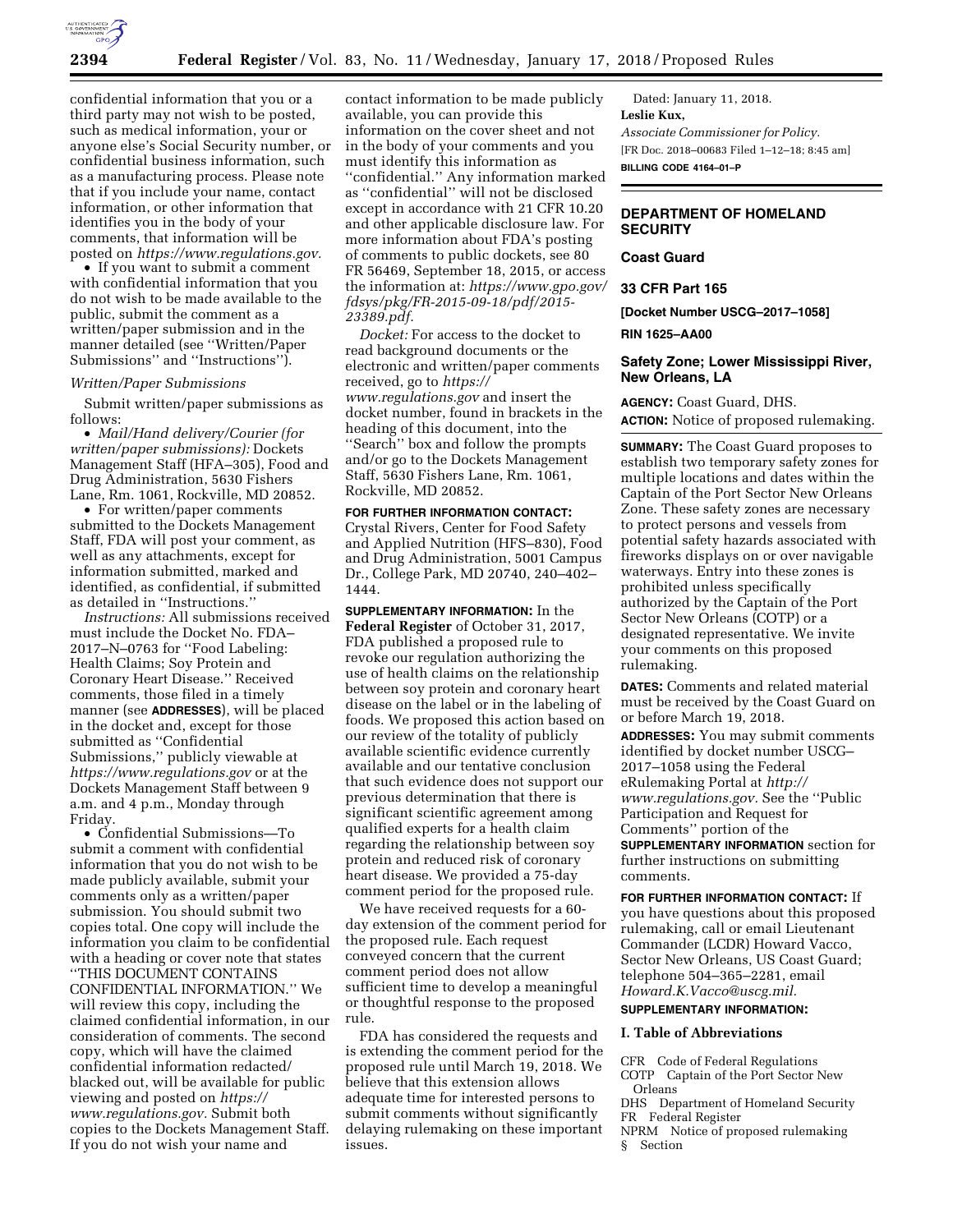U.S.C. United States Code

## **II. Background, Purpose, and Legal Basis**

The Coast Guard proposes to establish temporary safety zones for the following fireworks displays:

(1) On November 7, 2017, the New Orleans Tourism & Marketing Corporation notified the Coast Guard that it would be conducting a fireworks display from 7:45 p.m. through 8:45 p.m. on May 25, 2018. The fireworks are to be launched from a barge on the Lower Mississippi River at approximate mile marker (MM) 95.9, above Head of Passes, New Orleans, LA.

(2) On March 14, 2017, the NOLA 2018 Foundation notified the Coast Guard that it would be conducting a fireworks display from 8 p.m. through 8:20 p.m. on May 6, 2018. The fireworks are to be launched from a barge on the Lower Mississippi River at approximate MM 95.4, above Head of Passes, New Orleans, LA.

The purpose of this rulemaking is to ensure the safety of vessels on the navigable waters within a one-mile range of the fireworks barge before, during, and after the scheduled event. The Coast Guard proposes this rulemaking under authority in 33 U.S.C. 1231.

## **III. Discussion of Proposed Rule**

The COTP proposes to establish two temporary safety zones within the Captain of the Port Sector New Orleans (COTP) Zone on two different dates and locations. Both safety zones will encompass a one-mile stretch of river with a duration lasting no more than one hour. The duration of the zones is intended to ensure the safety of vessels on these navigable waters before, during, and after the scheduled fireworks displays. No vessel or person would be permitted to enter the safety zone without obtaining permission from the COTP or a designated representative. The proposed zones are as follows:

(1) Bayou Country Music Fest: a safety zone from 7:45 p.m. through 8:45 p.m. on May 25, 2018. The safety zone would cover all navigable waters of the Lower Mississippi River between MM 95.4 and MM 96.4, above Head of Passes.

(2) NOLA Tricentennial 2018 Jazz and Heritage Fest: A safety zone from 8 p.m. through 9 p.m. on May 6, 2018. This safety zone would cover all navigable waters of the Lower Mississippi River between MM 95 and MM 96, above Head of Passes.

### **IV. Regulatory Analyses**

We developed this proposed rule after considering numerous statutes and Executive orders related to rulemaking. Below we summarize our analyses based on a number of these statutes and Executive orders and we discuss First Amendment rights of protestors.

### *A. Regulatory Planning and Review*

Executive Orders 12866 and 13563 direct agencies to assess the costs and benefits of available regulatory alternatives and, if regulation is necessary, to select regulatory approaches that maximize net benefits. Executive Order 13771 directs agencies to control regulatory costs through a budgeting process. This NPRM has not been designated a ''significant regulatory action,'' under Executive Order 12866. Accordingly, the NPRM has not been reviewed by the Office of Management and Budget (OMB), and pursuant to OMB guidance it is exempt from the requirements of Executive Order 13771.

This regulatory action determination is based on the size and short duration of the waterway closure, which would remain in effect for one hour on a onemile section of the waterway. In addition, vessel traffic seeking to transit the areas would be able to seek permission from the COTP or his designated representative to do so.

### *B. Impact on Small Entities*

The Regulatory Flexibility Act of 1980, 5 U.S.C. 601–612, as amended, requires Federal agencies to consider the potential impact of regulations on small entities during rulemaking. The term ''small entities'' comprises small businesses, not-for-profit organizations that are independently owned and operated and are not dominant in their fields, and governmental jurisdictions with populations of less than 50,000. The Coast Guard certifies under 5 U.S.C. 605(b) that this proposed rule would not have a significant economic impact on a substantial number of small entities.

While some owners or operators of vessels intending to transit the safety zone may be small entities, for the reasons stated in section IV.A above, this proposed rule would not have a significant economic impact on any vessel owner or operator.

If you think that your business, organization, or governmental jurisdiction qualifies as a small entity and that this rule would have a significant economic impact on it, please submit a comment (see **ADDRESSES**) explaining why you think it qualifies and how and to what degree this rule would economically affect it.

Under section 213(a) of the Small Business Regulatory Enforcement Fairness Act of 1996 (Pub. L. 104–121), we want to assist small entities in understanding this proposed rule. If the rule would affect your small business, organization, or governmental jurisdiction and you have questions concerning its provisions or options for compliance, please contact the person listed in the **FOR FURTHER INFORMATION CONTACT** section. The Coast Guard will not retaliate against small entities that question or complain about this proposed rule or any policy or action of the Coast Guard.

#### *C. Collection of Information*

This proposed rule would not call for a new collection of information under the Paperwork Reduction Act of 1995 (44 U.S.C. 3501–3520).

### *D. Federalism and Indian Tribal Governments*

A rule has implications for federalism under Executive Order 13132, Federalism, if it has a substantial direct effect on the States, on the relationship between the national government and the States, or on the distribution of power and responsibilities among the various levels of government. We have analyzed this proposed rule under that Order and have determined that it is consistent with the fundamental federalism principles and preemption requirements described in Executive Order 13132.

Also, this proposed rule does not have tribal implications under Executive Order 13175, Consultation and Coordination with Indian Tribal Governments, because it would not have a substantial direct effect on one or more Indian tribes, on the relationship between the Federal Government and Indian tribes, or on the distribution of power and responsibilities between the Federal Government and Indian tribes. If you believe this proposed rule has implications for federalism or Indian tribes, please contact the person listed in the **FOR FURTHER INFORMATION CONTACT** section.

### *E. Unfunded Mandates Reform Act*

The Unfunded Mandates Reform Act of 1995 (2 U.S.C. 1531–1538) requires Federal agencies to assess the effects of their discretionary regulatory actions. In particular, the Act addresses actions that may result in the expenditure by a State, local, or tribal government, in the aggregate, or by the private sector of \$100,000,000 (adjusted for inflation) or more in any one year. Though this proposed rule would not result in such an expenditure, we do discuss the